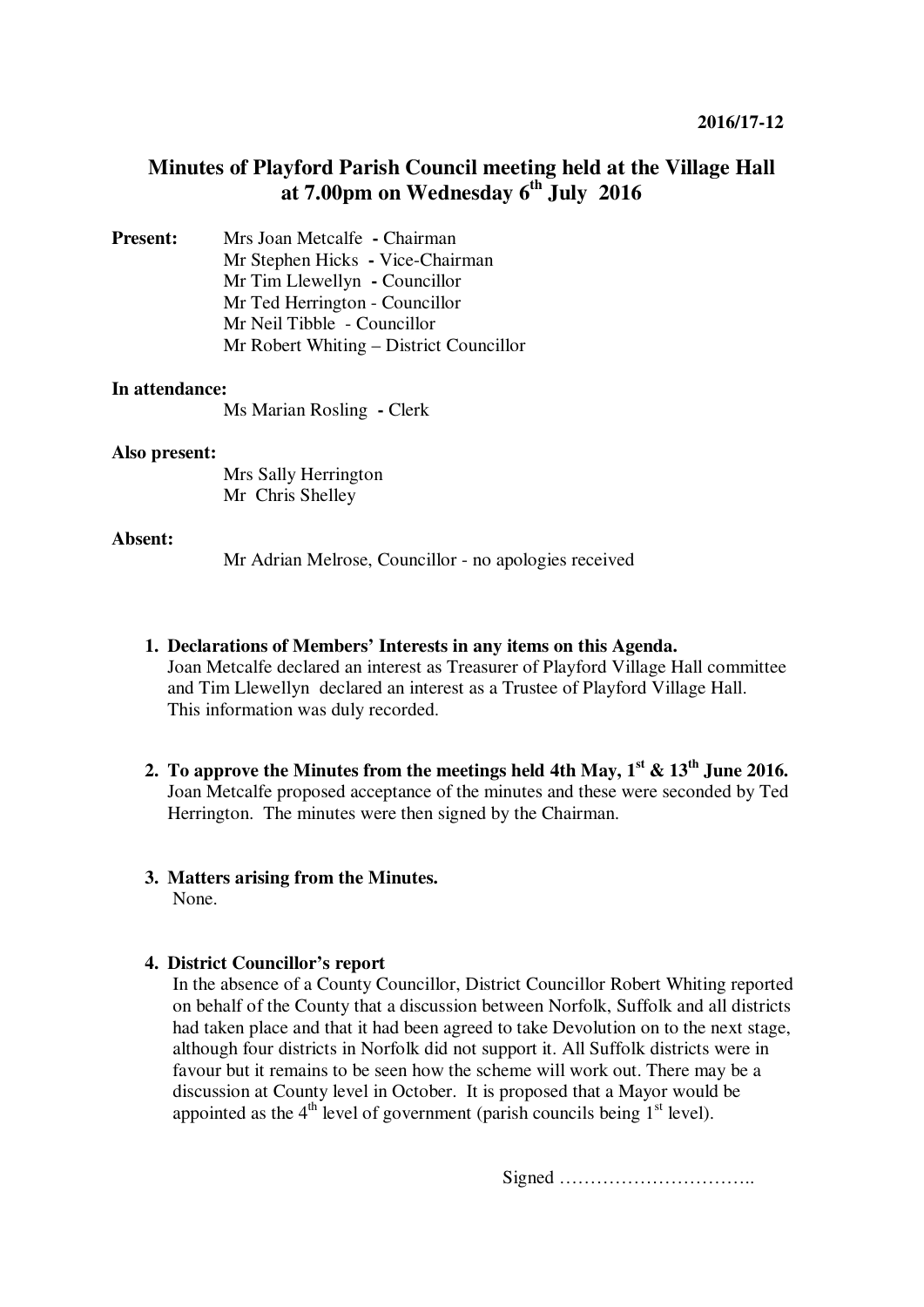It seems that Suffolk County Council has turned a corner in education and the John Leman High School in Beccles has won School of the Year award.

New powers are to be in force to tackle fly-tipping.

It is hoped that the new website for Suffolk County Council will improve communications.

An Enabling Communities Roadshow will take place at Stratford St Andrew on 19<sup>th</sup> July and another at Lowestoft on  $25<sup>th</sup>$  July to help communities independently address local issues. Robert has funds available in his budget for Fynn Valley ward.

£90K has been invested in part-time lighting in the County.

A World of Planning event will take place at SCDC offices on  $13<sup>th</sup>$  July to update councillors with the latest information on planning rules.

#### Questions:

Joan Metcalfe asked when the grass verges around Playford would be cut. This will be chased up.

Ted Herrington asked if the County can afford enforcement of planning procedures which had not been carried out as directed - local issues are not being addressed. It is a question of priorities and minor issues are being pushed back. Ted also asked why pre-planning advice sought by individuals is not freely available to Parish Councils to assist with decisions but this is confidential and cannot be passed on.

## **5. Airys Cottage - planning issues**

The unsuitable kerbstones and shingle placed on the outside of the boundary wall have yet to be removed and the retrospective planning application for landscaping/ excavations has not yet been circulated. Any objections to these plans must be restricted to planning issues and not personal feelings.

Joan Metcalfe commented that the roof angles of the proposed changes to the main building are not consistent and Ted Herrington agreed that they should all be the same to give a pleasing visual aspect. These plans may yet go before the planning committee for approval as several objections have been lodged by members of the public as well as the parish council's objections. Ted Herrington said that Anglia Water should be consulted as mains drainage would be up to capacity with the number of occupants in the property..

## **6. Action Log Review**

**AP-81** Byway 19**.** This will be held over as Adrian Melrose was not present to take it further.

Signed ………………………………..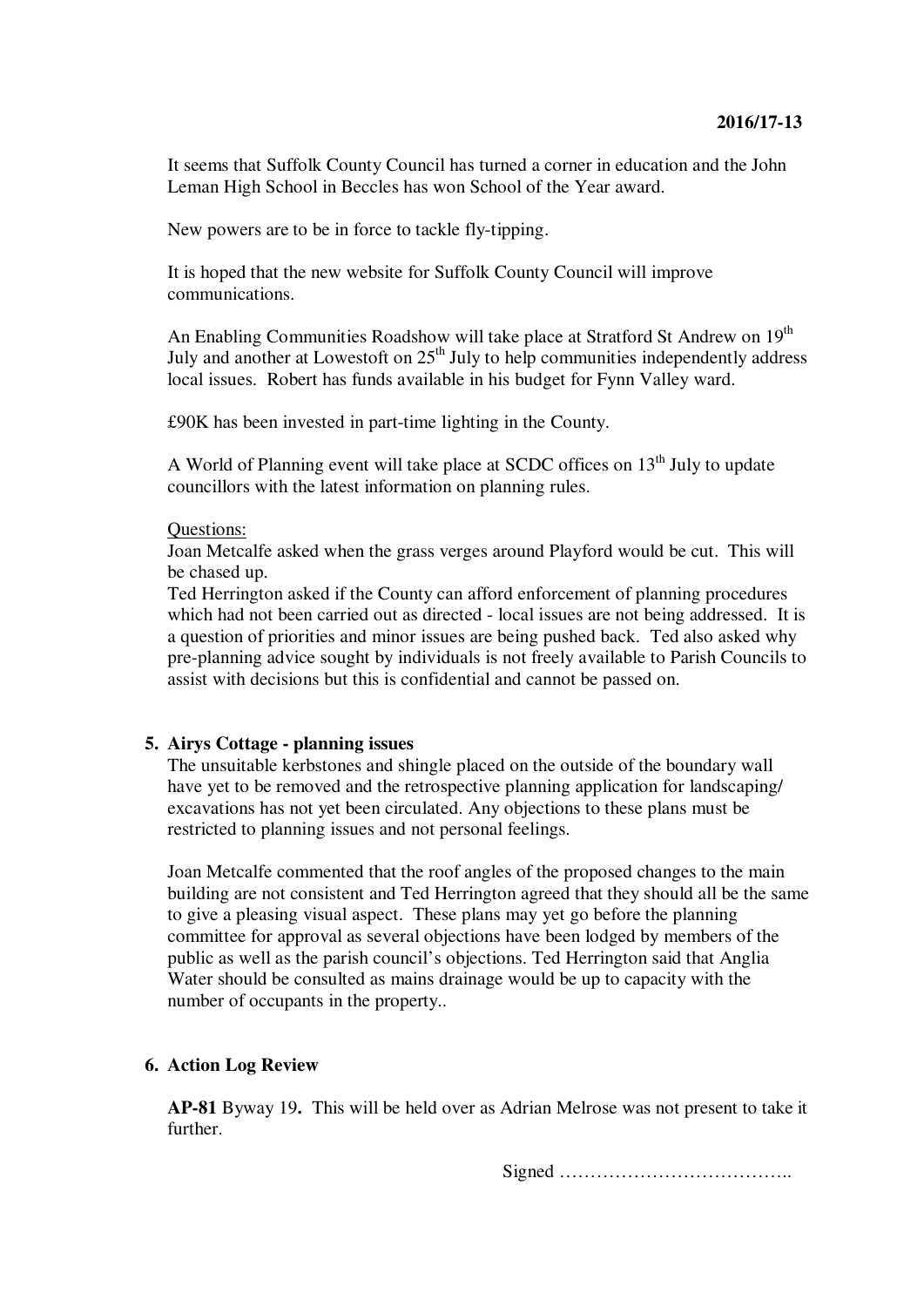**AP-98** Temporary repair at the junction of Butts Road and Brook Lane where tarmac has fallen away has not been successful –Clerk will continue to chase progress on this.

 **AP-100** Arm which has fallen off signpost at junction of C324 and Church Road – still awaiting repair.

 **AP-106** FP9 & FP13 overgrown with brambles. This is in the hands of the contractors and we are still awaiting some action. The field has grown over again – Clerk to ask Debbie Adams to chase this again.

**AP-108** Fallen laurel tree in Spring Meadow. The clerk asked SC Norse Ltd to quote for clearing debris/ivy etc left from contractors responsible for removing the tree –this has now been overtaken by brambles. Chris Green from Norse will clear this in Oct/Nov after grass cutting season finishes and also attend to adjacent laurel hedge which is badly in need of a trim.

**AP-115** Build up of silt on C324 near Clematis Cottage. This has been reported but SCDC unable to clear for 3 weeks because of other work loads.

**AP-117** Safety issue in Church Lane where FP from childrens' playground enters. This has been reported to Highways but they do not consider it a high enough priority to take any action.

**AP-118** Blocked drain at top of Church Lane. This has been reported and will be dealt with under SCC Highways' planned maintenance programme in due course.

**AP-120** Sand/silt build up in Church Lane washed down from Field behind Church Corner Cottage – this has been reported but it will be 3 weeks before it can be dealt with.

For more details see Action Log appended at end of the Minutes.

## **7. Finance**

| o Reporting & authorisation of cheques/online payments:- |                                  |         |
|----------------------------------------------------------|----------------------------------|---------|
| 100775                                                   | $M$ J Rosling – clerk's expenses | £21.01  |
| 100776                                                   | $HMRC - tax O1$                  | £125.60 |
|                                                          |                                  |         |

Bank balances:

| Barclays Bank current account as at 4.7.16 |                         | £2975.43 |
|--------------------------------------------|-------------------------|----------|
| NS&I Savings account                       | as at $4.7.16$ £3316.17 |          |

Steve Hicks (as a non- signatory) agreed the Bank reconciliation with a copy of the latest Bank statement.

Signed ………………………………..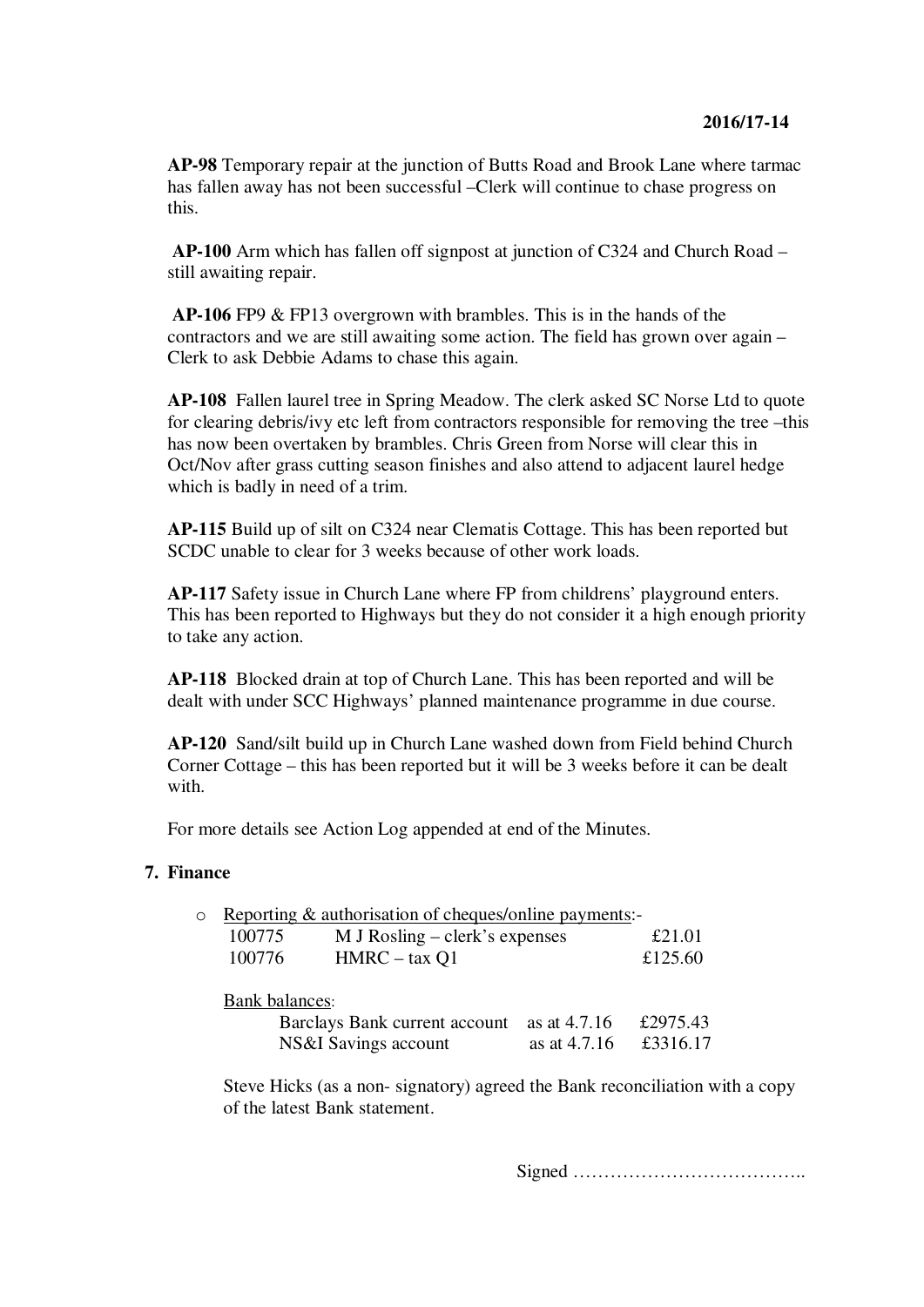## **2016/17-15**

o Budget Update 2016/2017

The budget was circulated to the councillors prior to the meeting. Joan Metcalfe proposed agreement that it was on track and this was seconded by Tim Llewellyn.

## **8. Highways**

- a) A letter regarding concerns about traffic in Butts Road has been received from Jo Burrows of Sevenoaks and she suggests that priority signs be placed at each end of the narrowest section to prevent accidents. This has been reported to Highways who do not consider the problem sufficiently significant at the moment, however, the parish council will hold this information to be used at a later date.
- b) Repairs in Butts Road have been requested by Simon Hanson as the road opposite his house is particularly in need of the edge being restored.
- c) Drainage issues/Ditch clearance. An email from Hilary Legard has been received by the clerk pointing out the general state of drainage in the village with particular regard to recent extreme weather. It was resolved to ask SC Norse Ltd to dig out the ditch in Butts Road in front of the village hall to a deeper level and to ensure that debris was cleared out of it, sooner than being left to rot inside it. Clarke & Simpson will be asked to clear the ditch in Hill Farm Road again as they are currently overseeing this area for the landowner and will be asked to ensure that this drains adequately into the drainage channel above Glemham in Butts Road which then leads into the river. It was noted that Sam Williams has cleared the ditch in Butts Road on the opposite side to the village hall but that a grid was missing from the drain. Clerk to report this to Highways.

## **9. Outdoor Playspace project – progress**

Hexasport Ltd (who provided the basketball equipment) has been contacted by Joan Metcalfe as the backboard to the basketball post has failed. It appears that this may have been subjected to undue strain from incorrect usage but the N-plate needs to be removed and the arm replaced. Joan will liaise with Hexasport about a replacement arm. The clerk has been advised that the residual funds for payment of the equipment will be forthcoming within the next few days

## **10. Neighbourhood Plan - progress**

There are potential problems with Kesgrave Town Council who wish to include part of Playford land within their Neighbourhood Plan. It had been suggested by Principal Planning Officer, Hilary Hanslip that Playford may not necessarily benefit from its own Neighbourhood Plan but it was now felt that we should reconsider this in the light of protecting Playford's best interests.

Tim Llewellyn will contact Adrian Melrose with a view to proceeding with this. It was further proposed that Joan Metcalfe, Tim Llewellyn and possibly Adrian Melrose should attend the neighbourhood Planning Networking Event at Hacheston village hall on  $7<sup>th</sup>$  September 2016.

Signed ……………………………….